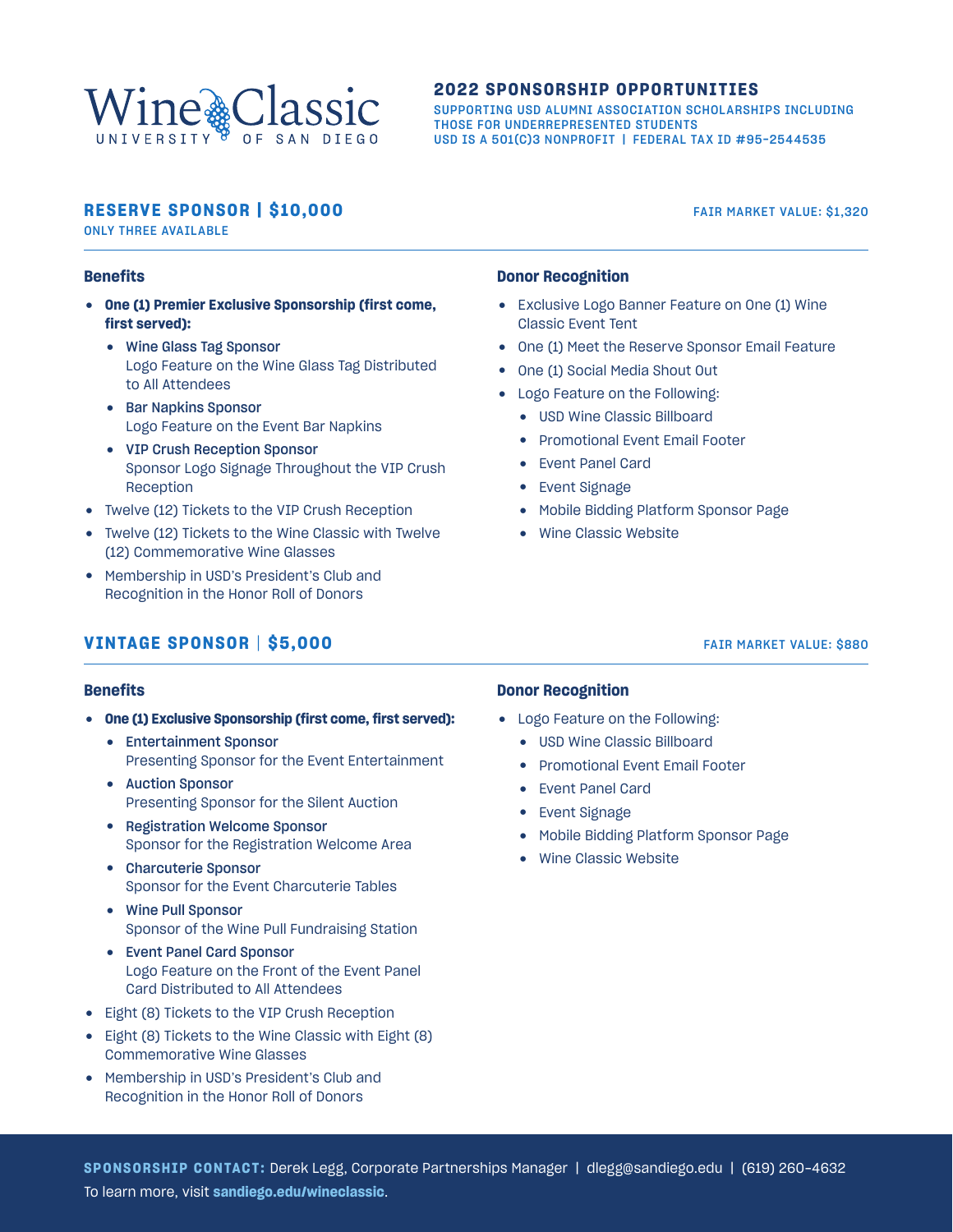

#### **2022 SPONSORSHIP OPPORTUNITIES**

SUPPORTING USD ALUMNI ASSOCIATION SCHOLARSHIPS INCLUDING THOSE FOR UNDERREPRESENTED STUDENTS USD IS A 501(C)3 NONPROFIT | FEDERAL TAX ID #95-2544535

# **MAGNUM SPONSOR | \$3,000** FAIR MARKET VALUE: \$660

#### **Benefits**

- Six (6) Tickets to the VIP Crush Reception
- $\bullet$  Six (6) Tickets to the Wine Classic with Six (6) Commemorative Wine Glasses
- Membership in USD's President's Club and Recognition in the Honor Roll of Donors

#### **Donor Recognition**

- Logo Feature on the Following:
	- Promotional Event Email Footer
	- Event Panel Card
	- Event Signage
	- Mobile Bidding Platform Sponsor Page
	- Wine Classic Website

# **TORERO TASTE SPONSOR | \$1,500** FAIR MARKET VALUE: \$440

#### **Benefits**

- Four (4) Tickets to the VIP Crush Reception
- Four (4) Tickets to the Wine Classic with Four (4) Commemorative Wine Glasses
- Membership in USD's President's Club and Recognition in the Honor Roll of Donors

#### **Donor Recognition**

- Name Feature on the Following:
	- Event Panel Card
	- Event Signage
	- Mobile Bidding Platform Sponsor Page
	- Wine Classic Website